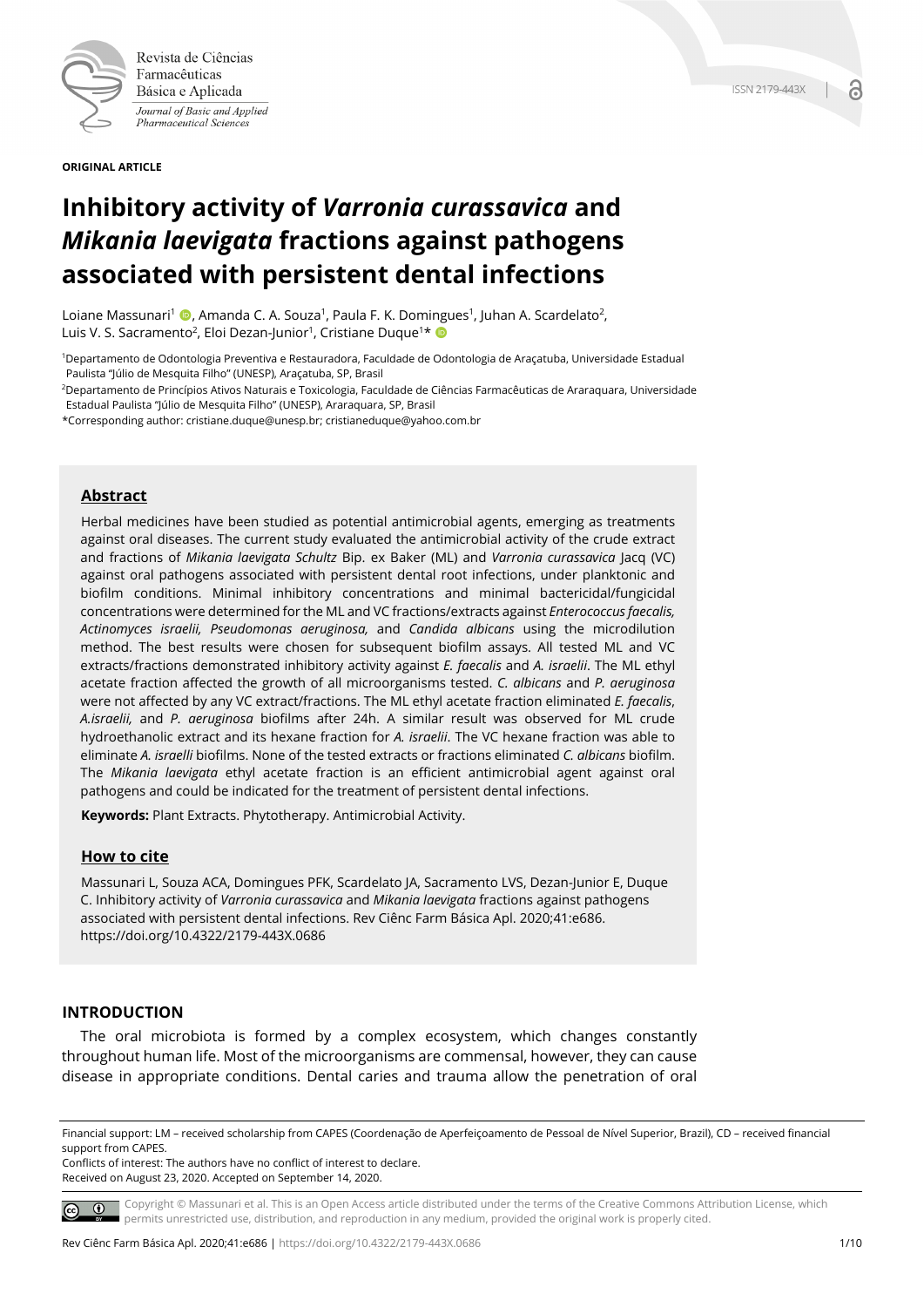microorganisms into dentin tubules and the root canal system, causing pulp infections and, frequently, apical periodontitis with the formation of bone lesions (Persoon et al., 2017). Even after endodontic treatment, resistant microorganisms are trapped in the root canal system, requiring irrigants and dressings with a large spectrum of antimicrobial action (Siqueira & Rôças, 2008). Specific bacteria such as *Enterococcus faecalis* and *Candida albicans* can be found in cases of endodontic treatment failure (Cogulu et al., 2008) and *Actinomyces israelii* and *Pseudomonas aeruginosa* in refractory periapical lesions (Siqueira & Rôças, 2008).

Solvents such as water, butanol, hexane, and ethyl acetate have been used for the semi purification of the crude plant extract, from which various fractions have been obtained and studied for pharmaceutical purposes, including for controlling oral pathogens (Yatsuda et al., 2005; Michielin et al., 2009). *Mikania laevigata* SchultzBip. ex Baker, popularly known as "guaco", belongs to the *Asteraceae* family and the genus *Mikania* and is commonly found in southern Brazil. Several properties have been described for *Mikania laevigata*, including antiinflammatory and antimicrobial potential (Yatsuda et al., 2005; Duarte et al., 2007; Michielin et al., 2009). Another plant with therapeutic effects is popularly known as "ervabaleeira". The classification of "erva-baleeira" has been widely discussed and is still controversial; the accepted name in World Plants – Catalogue of Life (Hassler, 2020) and Brazilian Flora (Jardim Botânico do Rio de Janeiro, 2020) is *Varronia curassavica* Jacq., belonging to the genus *Varronia* and family *Boraginaceae*, with *Cordia verbenacea* and *Cordia curassavica* as synonyms. However, according to The Plant List (2013) and International Plant Name Index (2012) the accepted name is *Cordia curassavica* (Jacq.) Roem & Schult. This species is native to Central and South America; and in Brazil it is commonly found in the Atlantic and Amazon Forests (Meccia et al., 2009). In the current study, we adopted the scientific name *Varronia curassavica* Jacq. based on its Brazilian origin, following the criteria of Brazilian Flora (Jardim Botânico do Rio de Janeiro, 2020). *Varronia curassavica* is widely used in popular medicine, mainly as an antimicrobial, anti-inflammatory, and analgesic agent (Matias et al., 2013). Thus, the aim of this study was to evaluate the antimicrobial activity of *Mikania laevigata* and *Varronia curassavica* crude hydroethanolic extracts and their aqueous, hexane, butanol, and ethyl acetate fractions against pathogens associated with persistent dental infections, under planktonic and biofilm conditions.

#### **MATERIAL AND METHODS**

Leaves of *Mikania laevigata* Schultz Bip. ex Baker and *Varronia curassavica* Jacq. were collected at the Medicinal and Toxic Plant Garden in the School of Pharmaceutical Science, UNESP, in Araraquara, São Paulo, Brazil (21°48′51.4″S and 48°12′05.1″W) and authenticated on location by Prof. Dr. Luis V. S. Sacramento. The leaves were dried in an oven at  $40^{\circ}$ C for 96h. A portion of 10g of dry extract was partitioned between 1:1 hexane: water, ethyl acetate, and n-butanol, in sequence. Fractions were separated and evaporated to dry. The solvents used to re-suspend the extracts and fractions were sterile distilled water for the crude extract, and aqueous, hexane, and butanol fractions and 5% DMSO for the ethyl acetate fraction.

The present study used the following microbial strains kindly provided by the Oswaldo Cruz Foundation (FIOCRUZ - Rio de Janeiro, Sao Paulo, Brazil): *Enterococcus faecalis* (ATCC 51299), *Actinomyces israelii* (ATCC 12102), *Pseudomonas aeruginosa* (ATCC 15442), and *Candida albicans* (ATCC 26790). Microbial suspensions were prepared from overnight cultures in Brain Heart Infusion broth (BHI, Difco Laboratories, Kansas City, MO, USA) for bacteria strains or Sabouraud Dextrose broth (SD, Difco) for *Candida albicans* and incubated at 37°C for 24h in a 5%  $CO<sub>2</sub>$  atmosphere.

MIC and MBC/MFC assays were conducted according to Balouiri et al. (2016). The final concentration of suspension in the wells was 5-10x10<sup>5</sup>CFU/mL for bacteria and 2.5-5x10<sup>3</sup> CFU/mL for *Candida albicans*. First, the serially diluted plant extracts and fractions and microbial suspensions were inoculated in each well. The plates were incubated at 37°C for 24h in 5% CO<sub>2</sub>. The colonies were counted, and the number of viable bacteria was determined in CFU/ml. The MBC/MFC was considered when the extracts/fractions killed (99.9%) of the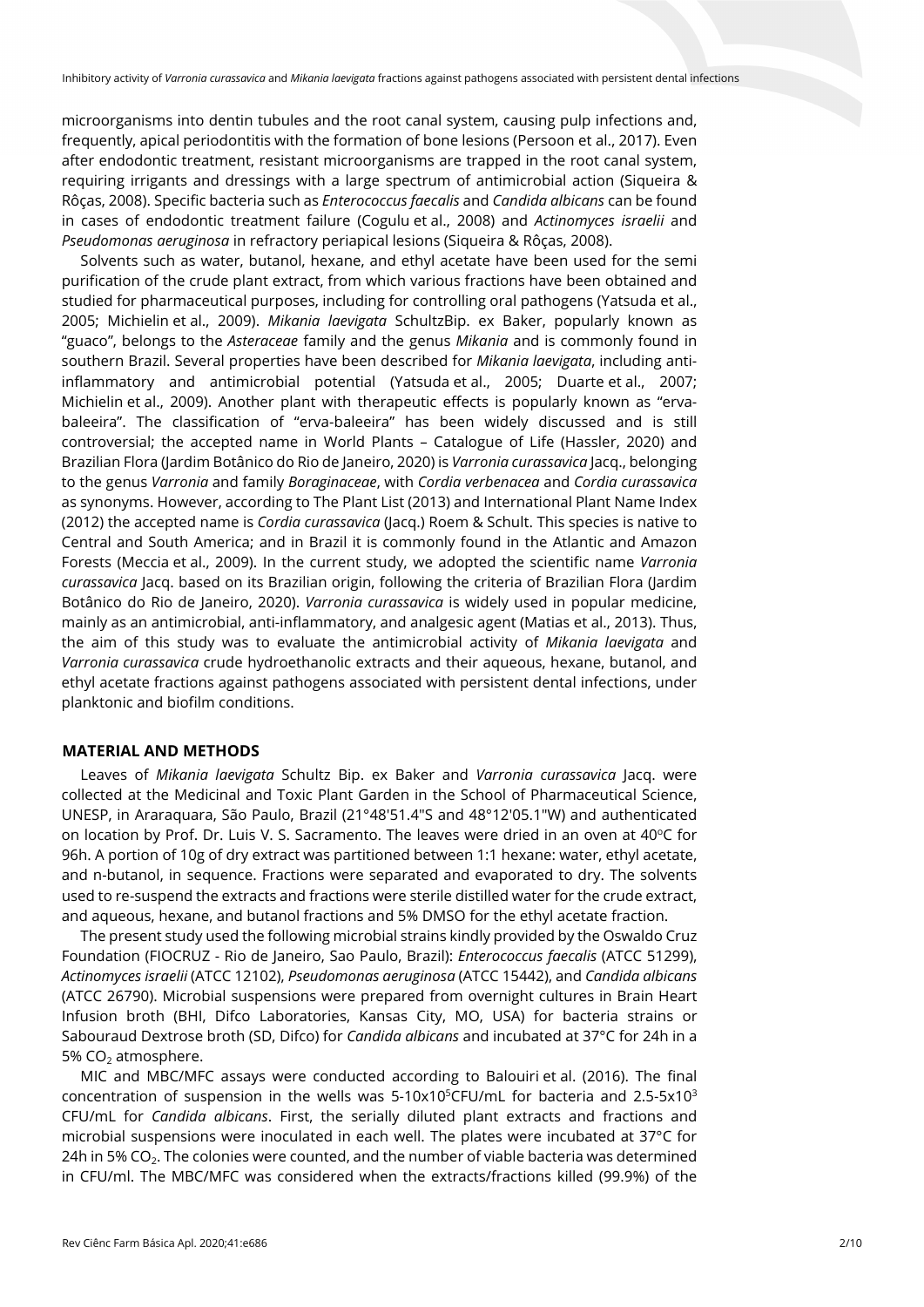tested microbial culture. Chlorhexidine digluconate (CHX) and Amphotericin B (AB) were used as positive controls for the bacteria and *C. albicans,* respectively. Cultures without antimicrobial agents in MH broth or RPMI-1640 medium and 5% DMSO were considered as negative controls. All experiments were performed in triplicate.

Biofilm assays were performed with the extracts/fractions that presented 100% growth inhibition in the MBC/MFC tests, except for *C. albicans*, as described by Massunari et al. (2017). Briefly, 96-well microplates, U-shaped bottom, were pretreated with 200µl of artificial saliva per well for 4 h at 37°C in 5% CO<sub>2</sub> (coating phase). Next, 20 $\mu$ l of each microorganism suspension (1-5x10<sup>6</sup> CFU/mL) were inoculated in each well containing 180µl of BHI broth with 0.5% glucose for bacteria and SD broth with 0.5% glucose for *Candida*. The plates were incubated for 48h. Subsequently, 200 µl of plant extract or fraction solutions (5x or 10x MBC and MFC concentrations) were inserted in each well. After 24h of incubation, all wells were plated in Brain Heart Infusion agar for bacteria or Sabouraud Dextrose agar for *C. albicans* and incubated for 24h followed by microbial counting.

Data from planktonic growth (MIC assays) were converted to logarithmic scale (log10 (CFU+1) and the percentage (%) of microbial reduction compared to normal growth (control group) was calculated. Non-parametric data obtained in the biofilm assays were represented by box-whisker plots. Mann-Whitney tests were applied to compare one group with another and these with the positive controls (CHX or AB) and solvent controls (DMSO and water) for biofilm assays.

#### **RESULTS AND DISCUSSION**

Species of the family *Asteraceae* and *Boraginaceae* have been broadly studied for the treatment of various human illnesses due to their wide-ranging pharmacological properties, such as antimicrobial, anti-inflammatory, anthelmintic, and analgesic action, (Matias et al., 2015). There are records of the use of "erva-baleeira" by traditional communities in the treatment of inflammation, muscle pain, arthritis, rheumatism, stomach ulcers, and others (Passos et al., 2007; Roldão et al., 2008; Miranda & Hanazaki, 2008; Gandolfo & Hanazaki, 2011). Popularly, the plant leaves are used in the form of infusion, decoction, tinctures, hydroalcoholic extracts, and others (Hartwig et al., 2020). "Guaco" is widely used by traditional communities for the treatment of flu and cough, made from leaves in the form of syrup and infusion (Oliveira & Menini, 2012; Pinto et al., 2017). Due to the large number of ethnobotanical reports, a lot of research has been conducted to provide evidence of their pharmacological and biological properties (Matias et al., 2015).

The current study highlights the importance of investigating *Mikania laevigata* and *Varronia curassavica* as antimicrobial agents. Both plants are native to the Brazilian territory and listed among the 71 plants of the National List of Medicinal Plants of Interest to the Brazilian Unified Health System (Brasil, 2009). This list encourages the use of complementary therapies in the public health system and promotes research with these medicinal plants, guaranteeing their correct and safe use by the population (Marmitti et al., 2015).

The findings on the antimicrobial activity of *Mikania laevigata* plant extract and fractions in planktonic conditions are shown in Table 1. All *Mikania laevigata* (ML) extracts/fractions tested presented MIC values ranging from 250 to 4000 µg/ml and MBC/MFC values ranging from 1000 to >4000 µg/ml, showing inhibitory activity against *E. faecalis* (MIC 1000-4000 µg/ml) and *A. israelii* (MIC 250-2000 µg/ml), except for the ML aqueous fraction (MLAF) for *A. israelii*. The ML ethyl acetate fraction (MLEAF) affected the growth of all microorganisms tested and the ML hexane fraction (MLHF) affected *E. faecalis*, *A. israelli,* and *C. albicans.* MLEAF had the best effect compared to the other ML extracts/fractions. *A. israelii* was highly sensitive to MLEAF (MIC=250  $\mu$ g/ml), MLCHE (MIC = 330  $\mu$ g/ml), and MLHF (MIC=330  $\mu$ g/ml). The ML extracts/fractions with the best results for MBC/MFC were chosen considering their performance against each microorganism for the biofilm assays: MLCHE for *A. israelii*, MLHF for *C. albicans* and *A. israelii,* and MLEAF for all microorganisms (Table 1).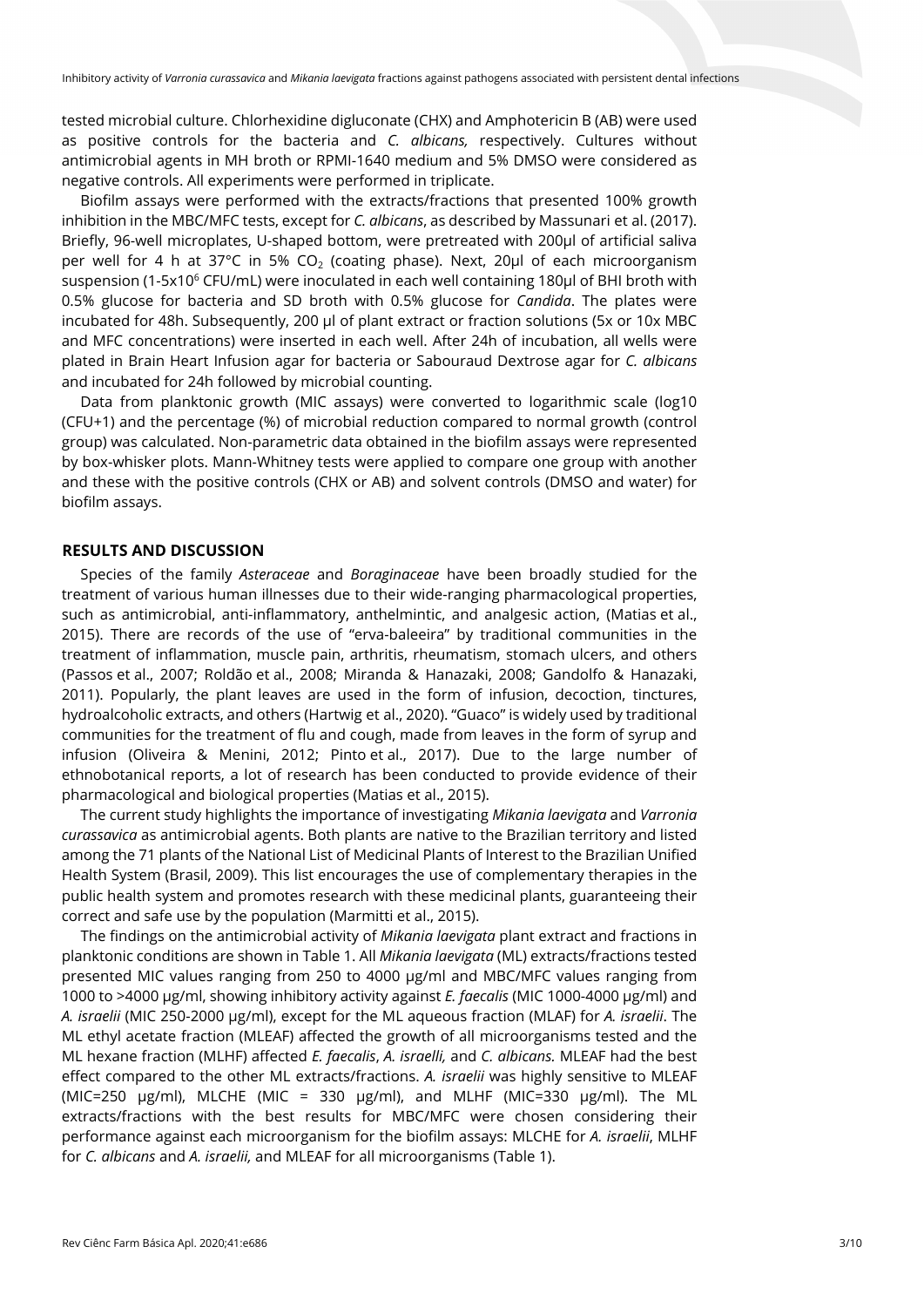**Table 1.** Minimum inhibitory concentration (MIC) and minimal bactericidal/fungicidal concentration (MBC/MFC) of *Mikania laevigata* (ML) extract and fractions against resistant oral pathogens.

|                                         |                       | <b>MIC</b>   | <b>MBC/MFC</b> |
|-----------------------------------------|-----------------------|--------------|----------------|
| <b>Extract/Fraction</b>                 | <b>Microorganisms</b> | $(\mu g/ml)$ | $(\mu g/ml)$   |
| ML crude hydroethanolic extract (MLCHE) | E. faecalis           | 4000         | >4000          |
|                                         | P. aeruginosa         | >4000        | >4000          |
|                                         | A. israelii           | 330          | 2000           |
|                                         | C. albicans           | >4000        | >4000          |
| ML Aqueous fraction (MLAF)              | E. faecalis           | 4000         | >4000          |
|                                         | P. aeruginosa         | >4000        | >4000          |
|                                         | A. israelii           | >4000        | >4000          |
| ML Hexane fraction (MLHF)               | C. albicans           | >4000        | >4000          |
|                                         | E. faecalis           | 4000         | >4000          |
|                                         | P. aeruginosa         | >4000        | >4000          |
|                                         | A. israelii           | 330          | 1000           |
|                                         | C. albicans           | 4000         | >4000          |
|                                         | E. faecalis           | 4000         | >4000          |
| ML Butanol fraction(MLBF)               | P. aeruginosa         | >4000        | >4000          |
|                                         | A. israelii           | 2000         | >4000          |
| ML Ethyl acetate fraction (MLEAF)       | C. albicans           | >4000        | >4000          |
|                                         | E. faecalis           | 1000         | 1000           |
|                                         | P.aeruginosa          | 4000         | 4000           |
|                                         | A. israelii           | 250          | 4000           |
|                                         | C. albicans           | 4000         | 4000           |
| Chlorhexidine digluconate (CHX)         | E. faecalis           | 6.5          | 9,8            |
|                                         | P. aeruginosa         | 39           | 78             |
|                                         | A. israelii           | 1.2          | 1.2            |
| Amphotericin B (AB)                     | C. albicans           | 0.16         | 0.49           |

All tested *Varronia curassavica* (VC) extracts/fractions demonstrated inhibitory activity against *E. faecalis* and *A. israelii*, with MIC values ranging from 410 to 4000 µg/ml and MBC/MFC values ranging from 500 to >4000 µg/ml. *C. albicans* and *P. aeruginosa* were not affected by any VC extract or fraction. VC ethyl acetate fraction (VCEAF) had the best effect compared to other VC fractions. *A. israelli* was highly sensitive to VCEAF (MIC = 410 µg/ml), VCHF (MIC = 500 µg/ml), and VCCHE (MIC = 500 µg/ml), and because of this effect, VCEAF, VCCHE, and VCHF were chosen for the biofilm assays (Table 2).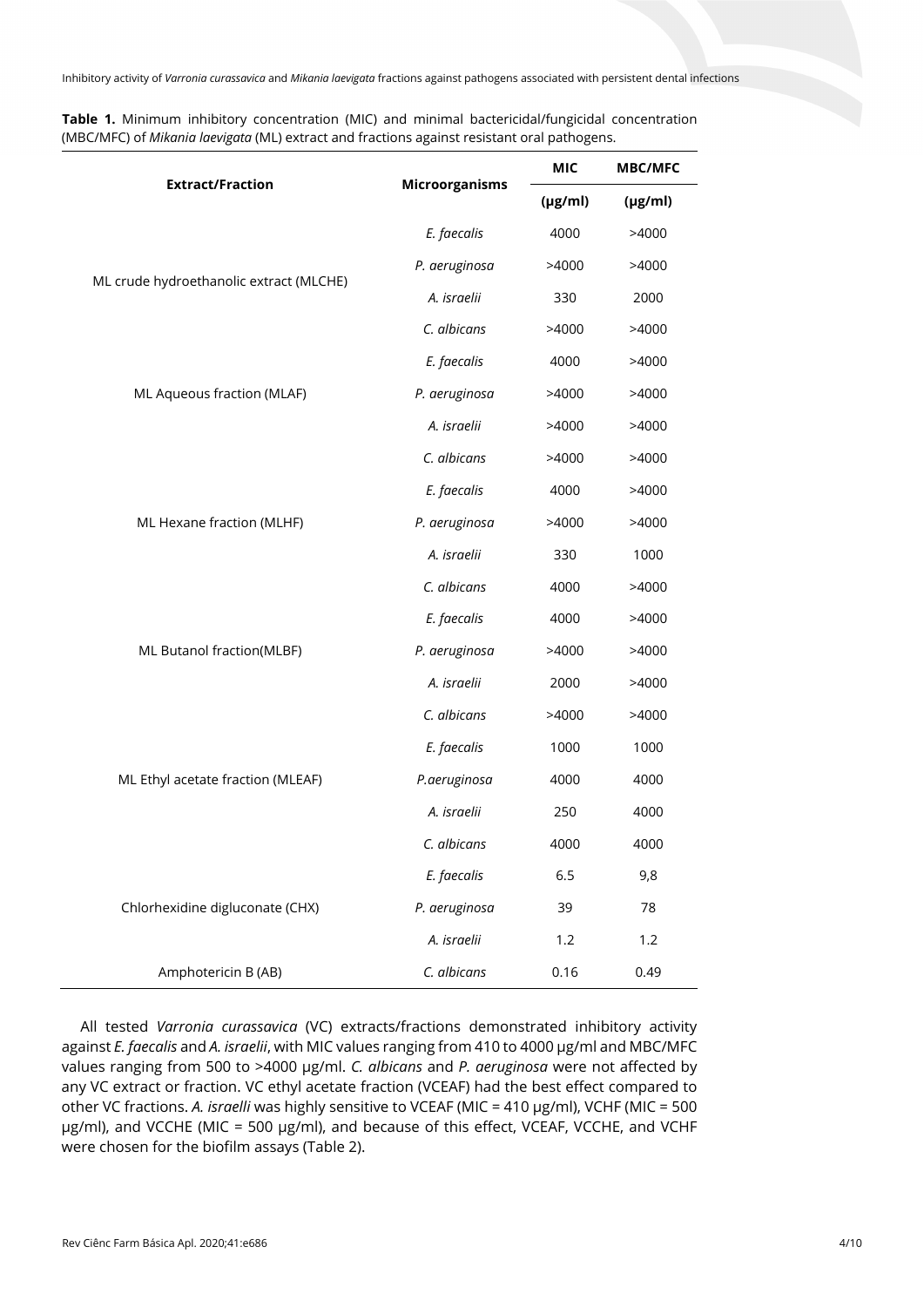**Table 2.** Minimum inhibitory concentration (MIC) and minimal bactericidal/fungicidal concentration (MBC/MFC) of *Varronia curassavica* (VC) extract and fractions against resistant oral pathogens.

| <b>Extract/Fraction</b>                 | <b>Microorganisms</b> | <b>MIC</b>   | <b>MBC/MFC</b> |
|-----------------------------------------|-----------------------|--------------|----------------|
|                                         |                       | $(\mu g/ml)$ | $(\mu g/ml)$   |
| VC crude hydroethanolic extract (VCCHE) | E. faecalis           | 4000         | >4000          |
|                                         | P. aeruginosa         | >4000        | >4000          |
|                                         | A. israelii           | 500          | 500            |
|                                         | C. albicans           | >4000        | >4000          |
| VC Aqueous fraction (VCAF)              | E. faecalis           | 4000         | >4000          |
|                                         | P. aeruginosa         | >4000        | >4000          |
|                                         | A. israelii           | 4000         | >4000          |
| VC Hexane fraction (VCHF)               | C. albicans           | >4000        | >4000          |
|                                         | E. faecalis           | 4000         | >4000          |
|                                         | P. aeruginosa         | >4000        | >4000          |
|                                         | A. israelii           | 500          | 2000           |
|                                         | C. albicans           | >4000        | >4000          |
| VC Butanol fraction (VCBF)              | E. faecalis           | 4000         | >4000          |
|                                         | P. aeruginosa         | >4000        | >4000          |
|                                         | A. israelii           | 2600         | >4000          |
| VC Ethyl acetate fraction (VCEAF)       | C. albicans           | >4000        | >4000          |
|                                         | E. faecalis           | 4000         | >4000          |
|                                         | P. aeruginosa         | >4000        | >4000          |
|                                         | A. israelii           | 410          | >4000          |
|                                         | C. albicans           | >4000        | >4000          |
| Chlorhexidine digluconate (CHX)         | E. faecalis           | 6.5          | 9.8            |
|                                         | P. aeruginosa         | 39           | 78             |
|                                         | A. israelii           | 1.2          | 1.2            |
| Amphotericin B (AB)                     | C. albicans           | 0.16         | 0.49           |

Figure 1 indicates box-whisker plots of the antibiofilm activity of the plant extracts and fractions. MLEAF (5xMBC) eliminated *E. faecalis, A. israelii,* and *P. aeruginosa* biofilms after 24h of exposure. The same was observed for MLCHE and MLHF for *A. israelii.* None of the tested extracts or fractions eliminated the *C. albicans* biofilm. The 10x MLEAF obtained the best results against *C. albicans* biofilms, although without statistical difference between 5x MLHF, 10xMLHF, and 5x AB. VCCHE and VCHF significantly reduced the microbial growth on the *A. israelli* biofilms, however, only 10x VCHF was able to eliminate them.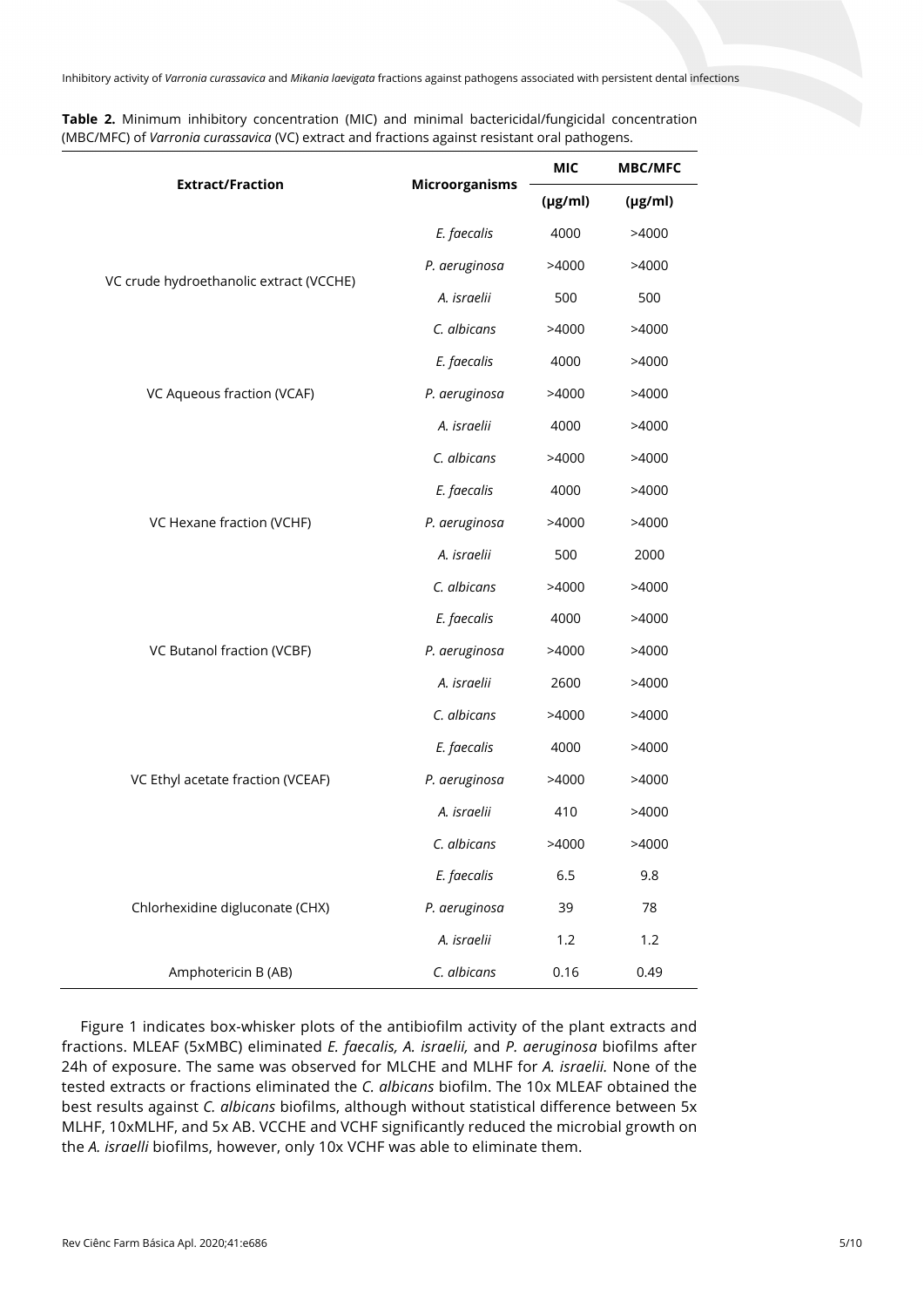

**Figure 1.** Box-whisker plots of the anti-biofilm activity of the extracts and fractions of *Mikania laevigata* and *Varronia curassavica* against pathogenic microorganisms. Different capital letters (A,B,C,D) show statistical difference among the groups, including the controls (DMSO and water), according to Mann-Whitney tests. Bars indicate minimum and maximum values. Black and white boxes indicate lower and upper quartiles, respectively. Line in the middle of boxes is median MLCHE - *Mikania laevigata* crude Hydroethanolic extract, MLAF - *Mikania laevigata* Aqueous fraction, MLHF; *Mikania laevigata* Hexane fraction, MLBF - *Mikania laevigata* Butanol fraction, MLEAF - *Mikania laevigata* Ethyl acetate fraction, CHX - Chlorhexidine digluconate, AB - Amphotericin B, VCCHE – *Varronia curassavica* crude Hydroethanolic extract, VCAF - *Varronia curassavica* Aqueous fraction, VCHF - *Varronia curassavica* Hexane fraction, VCBF *- Varronia curassavica* Butanol fraction, VCEAF - *Varronia curassavica* Ethyl acetate fraction.

Following a similar antimicrobial methodology to that used in the current study, Yatsuda et al. (2005) found MIC and MBC/MFC values between 12.5 and 400 µg/ml for ML hydroethanolic extracts and hexane and ethyl acetate fractions against streptococci strains. The authors also observed that the extracts and fractions tested were able to inhibit the adherence of mutans streptococci cells to glass surfaces at sub-MIC levels (three times lower than their MIC values). The ML hexane fraction was the most effective antibacterial agent, displaying MIC and MBC values between 12.5 and 100 µg/ml. In the present study, the ML hexane fraction (MLHF) presented strong inhibitory activity against *A. israelii* (MIC = 330 µg/ml) and weak activity against *E. faecalis* (MIC = 4000 µg/ml) and *C. albicans* (MIC = 4000 µg/ml). The ML ethyl acetate fraction (MLEAF) was the most effective antimicrobial agent, showing activity for all microorganisms tested (MIC 250- 4000 µg/ml). Although there are no standard values when considering the inhibition level of the plant materials, many authors have considered them as strong inhibitors (MIC lower than 500 µg/ml), moderate inhibitors (MIC between 600 µg/ml and 1500 µg/ml), and weak inhibitors (MIC above 1600 µg/ml) (dos Santos et al., 2006; Passari et al., 2014). Analyzing the ML composition through phytochemical screening, the major compounds isolated from ML extracts were coumarin, coumaric acid, terpenes, sesquiterpenes, diterpenes, and organic acids (Limberger et al., 2001) . Coumarin 1,2benzopyrone is considered the main substance isolated from ML, and it can be used as a biomarker for pharmacological formulations (Sartoratto et al., 2004; Yatsuda et al., 2005). Secondary metabolites, such as the derivatives of cinnamic acid and kaurane diterpenes have also demonstrated synergic pharmacological effects (Sartoratto et al., 2004; Duarte et al., 2007).

One of the first studies to evaluate the antimicrobial activity of *Varronia curassavica* (VC) was developed by Carvalho et al. (2004) using the agar plate diffusion method. The authors found that VC essential oil was able to inhibit 88.8% of Gram-positive strains, 93.3% of yeast strains, including *Candida albicans,* and 20% of Gram-negative strains tested. VC essential oil inhibited *Enterococcus faecalis* growth with an MIC of 200 µg/ml (Meccia et al., 2009). In another study, *Pseudomonas aeruginosa* was sensitive, by the agar diffusion method, to 11 of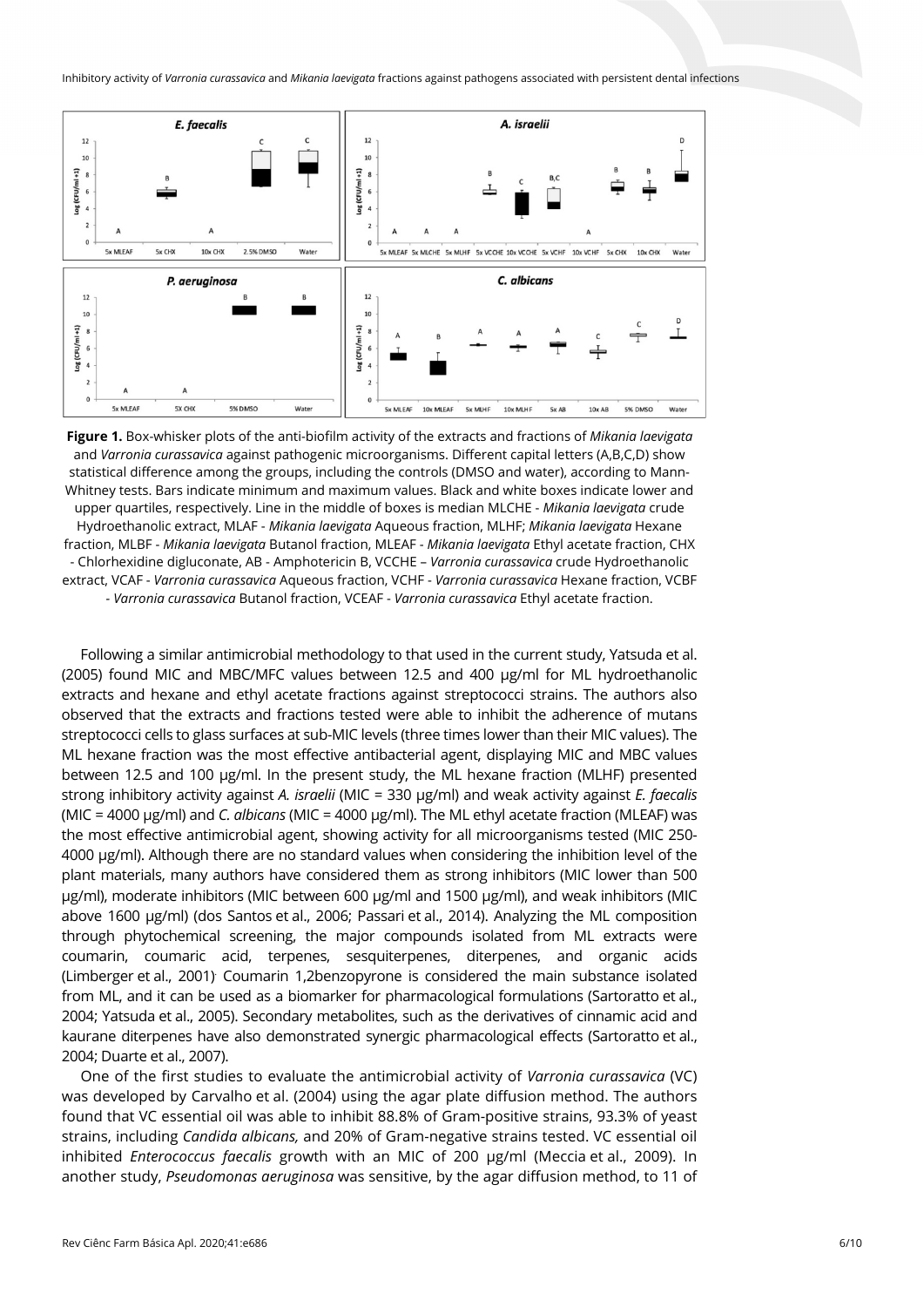the 23 VC extracts, with the best results for the VC extract with 25% ethanol. In addition, the VC hydroethanolic extract inhibited *Pseudomonas aeruginosa* in MIC assays at a concentration of 1000µg/ml (Michielin et al., 2009). In the current study, *P. aeruginosa* and *C. albicans* growth were not affected by any of the VC extract/fractions tested, however, the VC crude extract and fractions exhibited effects on *E. faecalis* (MIC of 4000 µg/ml) and *A. israelii* growth (MIC between 410-4000 µg/ml). These discrepancies between our results and the literature might occur due to differences in the extraction methods and solvents used to obtain VC extracts. Other factors could be related to the collection site and season that the leaves were collected, which may influence the presence and concentrations of the plant metabolites in the extracts (Siqueira & Rôças, 2008). VC essential oil, obtained by the hydrodistillation method, showed inhibitory activity against *Staphylococcus aureus, Bacillus cereus, Candida albicans, Candida krusei, and Escherichia coli*, with MIC values between 64 and 512μg/ml (Rodrigues et al., 2012). Several investigators have studied the chemical composition of VC (Mello & Santos, 2002; Boussaada et al., 2008; Michielin et al., 2009), and the antibacterial activity of VC extracts has been associated with the presence of sesquiterpenes, such as bisabolol and farnesyl acetate 1, tannins, and flavonoids (Santos & Mello, 2002) or the presence of aromatic compounds, such as eugenol, detected in the VC ethanolic extract composition (Davino et al., 1989; Boussaada et al., 2008). A synergistic effect between bisabolol and eugenol could also explain the antimicrobial activity of VC (Boussaada et al., 2008; Michielin et al., 2009). In the present study, chlorhexidine digluconate and Amphotericin B were used as positive controls. CHX is the current gold standard for antibacterial tests (Gomes et al., 2013) and its effectiveness has been reported in biofilm assays (Matias et al.,2013). In addition, AB has been employed as positive control in studies on antifungal activity (Youssef et al., 2014).

Finally, considering the wide range of existing natural extracts native to South America, with diverse therapeutic properties (Tribess et al.,2015; Pereira et al., 2004), the current research shows the antimicrobial/antibiofilm effect and importance of two native plants. In addition, the selection of treatment using medicinal plants may be due to the availability of the local flora, but also because this type of treatment is considered healthier and more natural, with no adverse effects (Boccolini & Boccolini, 2020; Santos et al., 2011). However, further studies on the topic are still needed.

## **CONCLUSION**

In summary, *Mikania laevigata* ethyl acetate fraction is an efficient antimicrobial/antibiofilm agent against resistant pathogens and could be indicated for the treatment of persistent dental infections.

### **ACKNOWLEDGMENTS**

This study would like to thank Coordenação de Aperfeiçoamento de Pessoal de Nível Superior – Brasil (Capes) for financial support (Finance Code 001).

### **REFERENCES**

- Balouiri M, Sadiki M, Ibnsouda SK. Methods for in vitro evaluating antimicrobial activity: a review. J Pharm Anal. 2016;6(2):71-9. [http://dx.doi.org/10.1016/j.jpha.2015.11.005.](https://doi.org/10.1016/j.jpha.2015.11.005) [PMid:29403965.](https://www.ncbi.nlm.nih.gov/entrez/query.fcgi?cmd=Retrieve&db=PubMed&list_uids=29403965&dopt=Abstract)
- Boccolini PMM, Boccolini CS. Prevalence of complementary and alternative medicine (CAM) use in Brazil. BMC Complement Med Ther. 2020;20(1):51. [http://dx.doi.org/10.1186/s12906-020-2842-8.](https://doi.org/10.1186/s12906-020-2842-8) [PMid:32054461.](https://www.ncbi.nlm.nih.gov/entrez/query.fcgi?cmd=Retrieve&db=PubMed&list_uids=32054461&dopt=Abstract)
- Boussaada O, Ammar S, Saidana D, Chriaa J, Chraif I, Daami M, Helal AN, Mighri Z. Chemical composition and antimicrobial activity of volatile components from capitula and aerial parts of Rhaponticumacaule DC growing wild in Tunisia. Microbiol Res. 2008;163(1):87-95. [http://dx.doi.org/10.1016/j.micres.2007.02.010.](https://doi.org/10.1016/j.micres.2007.02.010) [PMid:17482441.](https://www.ncbi.nlm.nih.gov/entrez/query.fcgi?cmd=Retrieve&db=PubMed&list_uids=17482441&dopt=Abstract)
- Brasil. Relação nacional de plantas de interesse ao Sistema Único de Saúde [Internet]. Brasília: Ministério da Saúde; 2009 [cited 2020 Sep 23]. Available from: https://www.saude.gov.br/acoes-e-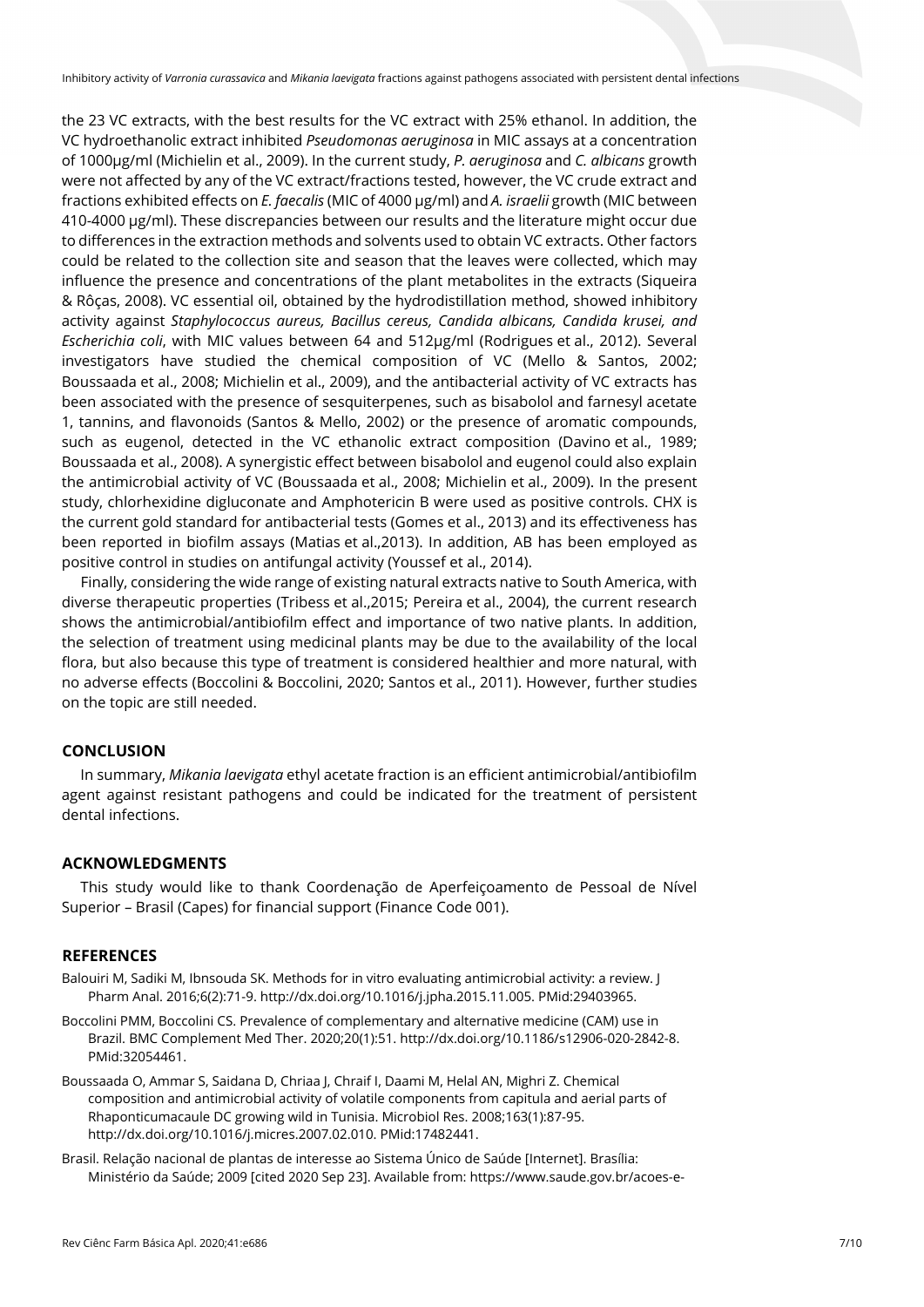programas/programa-nacional-de-plantas-medicinais-e-fitoterapicos-ppnpmf/politica-e-programanacional-de-plantas-medicinais-e-fitoterapicos/plantas-medicinais-de-interesse-ao-sus-renisus

- Carvalho PM Jr, Rodrigues RFO, Sawaya ACHF, Marques MOM, Shimizu MT. Chemical composition and antimicrobial activity of the essential oil of *Cordia verbenacea*DC. J Ethnopharmacol. 2004;95(2- 3):297-301[. http://dx.doi.org/10.1016/j.jep.2004.07.028.](https://doi.org/10.1016/j.jep.2004.07.028) [PMid:15507352.](https://www.ncbi.nlm.nih.gov/entrez/query.fcgi?cmd=Retrieve&db=PubMed&list_uids=15507352&dopt=Abstract)
- Cogulu D, Uzel A, Oncag O, Eronat C. PCR-based identification of selected pathogens associated with endodontic infections in deciduous and permanent teeth. Oral Surg Oral Med Oral Pathol Oral Radiol Endod. 2008;106(3):443-9[. http://dx.doi.org/10.1016/j.tripleo.2008.03.004.](https://doi.org/10.1016/j.tripleo.2008.03.004) [PMid:18547832.](https://www.ncbi.nlm.nih.gov/entrez/query.fcgi?cmd=Retrieve&db=PubMed&list_uids=18547832&dopt=Abstract)
- Davino SC, Giesbrecht AM, Roque NF. Antimicrobial activity of kaurenoic acid derivatives substituted on carbon-15. Braz J Med Biol Res. 1989;22(9):1127-9. [PMid:2517587.](https://www.ncbi.nlm.nih.gov/entrez/query.fcgi?cmd=Retrieve&db=PubMed&list_uids=2517587&dopt=Abstract)
- Duarte MC, Leme EE, Delarmelina C, Soares AA, Figueira GM, Sartoratto A. Activity of essential oils from Brazilian medicinal plants on *Escherichia coli.* J Ethnopharmacol. 2007;111(2):197-201. [http://dx.doi.org/10.1016/j.jep.2006.11.034.](https://doi.org/10.1016/j.jep.2006.11.034) [PMid:17210236.](https://www.ncbi.nlm.nih.gov/entrez/query.fcgi?cmd=Retrieve&db=PubMed&list_uids=17210236&dopt=Abstract)
- Gandolfo ES, Hanazaki N. Etnobotânica e urbanização: conhecimento e utilização de plantas de restinga pela comunidade nativa do distrito do Campeche (Florianópolis, SC). Acta Bot Bras. 2011;25(1):168- 77. [http://dx.doi.org/10.1590/S0102-33062011000100020.](https://doi.org/10.1590/S0102-33062011000100020)
- Gomes BP, Vianna ME, Zaia AA, Almeida JF, Souza-Filho FJ, Ferraz CC. Chlorhexidine in endodontics. Braz Dent J. 2013;24(2):89-102. [http://dx.doi.org/10.1590/0103-6440201302188.](https://doi.org/10.1590/0103-6440201302188) [PMid:23780357.](https://www.ncbi.nlm.nih.gov/entrez/query.fcgi?cmd=Retrieve&db=PubMed&list_uids=23780357&dopt=Abstract)
- Hartwig BR, Rodrigues DS, Oliveira JR. Erva Baleeira: uma possibilidade real da Sociobiodiversidade para modelos sustentáveis de produção. Holos. 2020;3:1-21.
- Hassler M. World plants: synonymic checklists of the vascular plants of the world (version Nov 2018). In: Roskov Y, Ower G, Orrell T, Nicolson D, Bailly N, Kirk PM, Bourgoin T, DeWalt RE, Decock W, Van Nieukerken E, Penev L, editors. Species 2000 & ITIS Catalogue of Life, 2020-09-01 Beta. Leiden, The Netherlands: Species 2000: Naturalis; 2020 [cited 2020 Sep 23]. Available from: www.catalogueoflife.org/col
- International Plant Name Index. The Royal Botanic Gardens, Kew: INPI; 2012 [cited 2020 Sep 23]. Available from: https://www.ipni.org/
- Jardim Botânico do Rio de Janeiro. *Varronia curassavica* Jacq. Rio de Janeiro; 2020 [cited 2020 Sep 23]. Available from: http://reflora.jbrj.gov.br/reflora/floradobrasil/FB105435
- Limberger RP, Aboy AL, Bassani VL, Moreno PRH, Ritter MR, Henriques AT. Essential oils from four *Mikania s*pecies (*Asteraceae*). J Essent Oil Res. 2001;13(4):225-8. [http://dx.doi.org/10.1080/10412905.2001.9699676.](https://doi.org/10.1080/10412905.2001.9699676)
- Marmitti DJ, Rempel C, Goettert MI, Couto e Silva A. Plantas medicinais da Relação Nacional de Plantas de Interesse ao Sistema Único de Saúde com potencial antiparasitário. Scientia Amazonia [Internet]. 2015 [cited 2020 Sep 23];4(3):54-62. Available from: http://www.scientia-amazonia.org
- Massunari L, Novais RZ, Oliveira MT, Valentim D, Dezan-Junior E, Duque C. Antimicrobial activity and biocompatibility of the *Psidium cattleianum* extracts for endodontic purposes. Braz Dent J. 2017;28(3):372-9. [http://dx.doi.org/10.1590/0103-6440201601409.](https://doi.org/10.1590/0103-6440201601409) [PMid:29297559.](https://www.ncbi.nlm.nih.gov/entrez/query.fcgi?cmd=Retrieve&db=PubMed&list_uids=29297559&dopt=Abstract)
- Matias EFF, Alves EF, Nascimento Silva MK, Carvalho VRA, Coutinho HDM, Costa JGM. The genus *Cordia*: botanists, ethno, chemical and pharmacological aspects. Rev Bras Farmacogn. 2015;25(5):542-52. [http://dx.doi.org/10.1016/j.bjp.2015.05.012.](https://doi.org/10.1016/j.bjp.2015.05.012)
- Matias EFF, Santos KKA, Falcão-Silva VS, Siqueira-Junior JP, Costa JGM, Coutinho HDM. Modulation of the norfloxacin resistance in *Staphylococcus aureus* by *Cordia verbenacea* DC. Indian J Med Res. 2013;137(1):178-82. [PMid:23481069.](https://www.ncbi.nlm.nih.gov/entrez/query.fcgi?cmd=Retrieve&db=PubMed&list_uids=23481069&dopt=Abstract)
- Meccia G, Rojas LB, Velasco J, Díaz T, Usubillaga A, Arzola JC, Ramos S. Chemical composition and antibacterial activity of the essential oil of *Cordia verbenacea* from the Venezuelan Andes. Nat Prod Commun. 2009;4(8):1119-22[. http://dx.doi.org/10.1177/1934578X0900400821.](https://doi.org/10.1177/1934578X0900400821) [PMid:19768996.](https://www.ncbi.nlm.nih.gov/entrez/query.fcgi?cmd=Retrieve&db=PubMed&list_uids=19768996&dopt=Abstract)
- Michielin EMZ, Salvador AA, Riehl CAS, Smânia A Jr, Smânia EFA, Ferreira SRS. Chemical composition and antibacterial activity of *Cordia verbenacea* extracts obtained by different methods. Bioresour Technol. 2009;100(24):6615-23[. http://dx.doi.org/10.1016/j.biortech.2009.07.061.](https://doi.org/10.1016/j.biortech.2009.07.061) [PMid:19683436.](https://www.ncbi.nlm.nih.gov/entrez/query.fcgi?cmd=Retrieve&db=PubMed&list_uids=19683436&dopt=Abstract)
- Miranda TM, Hanazaki N. Conhecimento e uso de recursos vegetais de restinga por comunidades das Ilhas do Cardoso (SP) e de Santa Catarina (SC), Brasil. Acta Bot Bras. 2008;22(1):203-15. [http://dx.doi.org/10.1590/S0102-33062008000100020.](https://doi.org/10.1590/S0102-33062008000100020)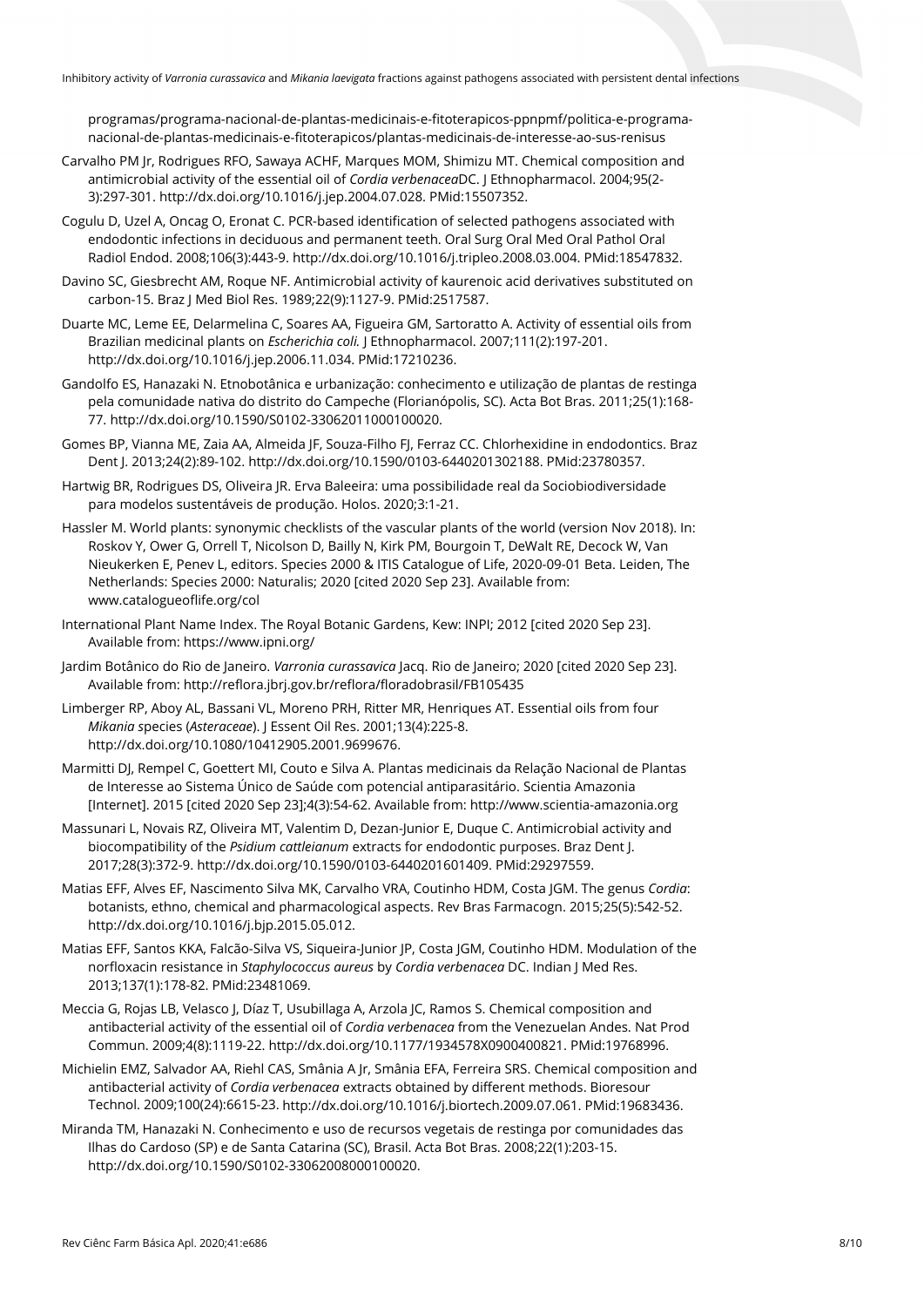- Oliveira ER, Menini L No. Levantamento etnobotânico de plantas medicinais utilizadas pelos moradores do povoado de Manejo, Lima Duarte - MG. Rev Bras Pl Med. 2012;14(2):311-20. [http://dx.doi.org/10.1590/S1516-05722012000200010.](https://doi.org/10.1590/S1516-05722012000200010)
- Passari LM, Scarminio IS, Bruns RE. Experimental designs characterizing seasonal variations and solvent effects on the quantities of coumarin and related metabolites from *Mikania laevigata.* Anal Chim Acta. 2014;821:89-96[. http://dx.doi.org/10.1016/j.aca.2014.03.003.](https://doi.org/10.1016/j.aca.2014.03.003) [PMid:24703218.](https://www.ncbi.nlm.nih.gov/entrez/query.fcgi?cmd=Retrieve&db=PubMed&list_uids=24703218&dopt=Abstract)
- Passos GF, Fernandes ES, Cunha FM, Ferreira J, Pianowski LF, Campos MM, Calixto JB. Anti-inflammatory and anti-allergic properties of the essential oil and active compounds from *Cordia verbenacea.* J Ethnopharmacol. 2007;110(2):323-33. [http://dx.doi.org/10.1016/j.jep.2006.09.032.](https://doi.org/10.1016/j.jep.2006.09.032) [PMid:17084568.](https://www.ncbi.nlm.nih.gov/entrez/query.fcgi?cmd=Retrieve&db=PubMed&list_uids=17084568&dopt=Abstract)
- Pereira RC, Oliveira MTR, Lemos GCS. Plantas utilizadas como medicinais no município de Campos de Goytacazes – RJ. Rev Bras Farmacogn. 2004;14:37-40. [http://dx.doi.org/10.1590/S0102-](https://doi.org/10.1590/S0102-695X2004000300015) [695X2004000300015.](https://doi.org/10.1590/S0102-695X2004000300015)
- Persoon IF, Buijs MJ, Özok AR, Crielaard W, Krom BP, Zaura E, Brandt BW. The mycrobiome of root canal infections is correlated to the bacteriome. Clin Oral Investig. 2017;21(5):1871-81. [http://dx.doi.org/10.1007/s00784-016-1980-3.](https://doi.org/10.1007/s00784-016-1980-3) [PMid:27771826.](https://www.ncbi.nlm.nih.gov/entrez/query.fcgi?cmd=Retrieve&db=PubMed&list_uids=27771826&dopt=Abstract)
- Pinto JS, Oliveira AKM, Fernandes V, Matias R. Ethnobotany and popular culture in the use of plants in settlements on the southern edge of southern Pantanal Mato Grosso. Biosci J. 2017;33(1):193-203. [http://dx.doi.org/10.14393/BJ-v33n1a2017-33106.](https://doi.org/10.14393/BJ-v33n1a2017-33106)
- Rodrigues FFG, Rodrigues FFG, Almeida SCX, Campos AR, Oliveira LGS, Saraiva ME, Cabral MES, Costa JGM. Chemical composition, antibacterial and antifungal activities of essential oil from Cordia verbenacea DC leaves. Pharmacogn Rev. 2012;4(3):161-5[. http://dx.doi.org/10.4103/0974-](https://doi.org/10.4103/0974-8490.99080) [8490.99080.](https://doi.org/10.4103/0974-8490.99080) [PMid:22923954.](https://www.ncbi.nlm.nih.gov/entrez/query.fcgi?cmd=Retrieve&db=PubMed&list_uids=22923954&dopt=Abstract)
- Roldão EF, Witaicenis A, Seito LN, Hiruma-Lima CA, Di Stasi LC. Evaluation of the antiulcerogenic analgesic activities of *Cordia Verbenacea* DC. (Boraginaceae). J Ethnopharmacol. 2008;119(1):94-8. [http://dx.doi.org/10.1016/j.jep.2008.06.001.](https://doi.org/10.1016/j.jep.2008.06.001) [PMid:18588967.](https://www.ncbi.nlm.nih.gov/entrez/query.fcgi?cmd=Retrieve&db=PubMed&list_uids=18588967&dopt=Abstract)
- Santos RL, Guimarães GP, Nobre MSC, Portela AS. Análise sobre a fitoterapia como prática integrativa no Sistema Único de Saúde. Rev Bras Plantas Med. 2011;13(4):486-91. [http://dx.doi.org/10.1590/S1516-05722011000400014.](https://doi.org/10.1590/S1516-05722011000400014)
- Santos SC, Krueger CL, Steil AA, Kreuger MR, Biavatti MW, Wisniewski A J. Characterisation of guaco medicinal extracts, *Mikania laevigata* and *Mikania glomerata*, and their effects on allergic pneumonitis. Planta Med. 2006;72(8):679-84[. http://dx.doi.org/10.1055/s-2006-931577](https://doi.org/10.1055/s-2006-931577)[.](https://www.ncbi.nlm.nih.gov/entrez/query.fcgi?cmd=Retrieve&db=PubMed&list_uids=16755468&dopt=Abstract) [PMid:16755468.](https://www.ncbi.nlm.nih.gov/entrez/query.fcgi?cmd=Retrieve&db=PubMed&list_uids=16755468&dopt=Abstract)
- Santos, SC, Mello CP. Taninos. In: Simões CMO, editor. Farmacognosia: da planta ao medicamento. 4. ed. Porto Alegre: UFRGS; 2002.
- Sartoratto A, Machado ALM, Delarmelina C, Figueira GM, Duarte MCT, Rehder VLG. Composition and antimicrobial activity of essential oils from aromatic plants used in Brazil. Braz J Microbiol. 2004;35(4):275-82. [http://dx.doi.org/10.1590/S1517-83822004000300001.](https://doi.org/10.1590/S1517-83822004000300001)
- Siqueira JF Jr, Rôças IN. Clinical implications and microbiology of bacterial persistence after treatment procedures. J Endod. 2008;34(11):1291-301.e3[. http://dx.doi.org/10.1016/j.joen.2008.07.028.](https://doi.org/10.1016/j.joen.2008.07.028) [PMid:18928835.](https://www.ncbi.nlm.nih.gov/entrez/query.fcgi?cmd=Retrieve&db=PubMed&list_uids=18928835&dopt=Abstract)
- The Plant List. The Plant List. Version 1.1 [Internet]. 2013 [cited 2020 Sep 23]. Available from: http://www.theplantlist.org/
- Tribess B, Pintarelli GM, Bini LA, Camargo A, Funez LA, Gasper AL, Zeni AL. Ethnobotanical study of plants used for therapeutic purposes in the Atlantic Forest region, Southern Brazil. J Ethnopharmacol. 2015;164:136-46[. http://dx.doi.org/10.1016/j.jep.2015.02.005.](https://doi.org/10.1016/j.jep.2015.02.005) [PMid:25680844.](https://www.ncbi.nlm.nih.gov/entrez/query.fcgi?cmd=Retrieve&db=PubMed&list_uids=25680844&dopt=Abstract)
- Yatsuda R, Rosalen PL, Cury JA, Murata RM, Rehder VLG, Melo LV, Koo H. Effects of *Mikania* genus plants on growth and cell adherence of mutans streptococci. J Ethnopharmacol. 2005;97(2):183-9. [http://dx.doi.org/10.1016/j.jep.2004.09.042.](https://doi.org/10.1016/j.jep.2004.09.042) [PMid:15707750.](https://www.ncbi.nlm.nih.gov/entrez/query.fcgi?cmd=Retrieve&db=PubMed&list_uids=15707750&dopt=Abstract)
- Youssef D, Shaala L, Mohamed G, Badr J, Bamanie F, Ibrahim S. Theonellamide G, a potent antifungal and cytotoxic bicyclic glycopeptide from the Red Sea marine sponge Theonellas winhoei. Mar Drugs. 2014;12(4):1911-23[. http://dx.doi.org/10.3390/md12041911.](https://doi.org/10.3390/md12041911) [PMid:24694570.](https://www.ncbi.nlm.nih.gov/entrez/query.fcgi?cmd=Retrieve&db=PubMed&list_uids=24694570&dopt=Abstract)